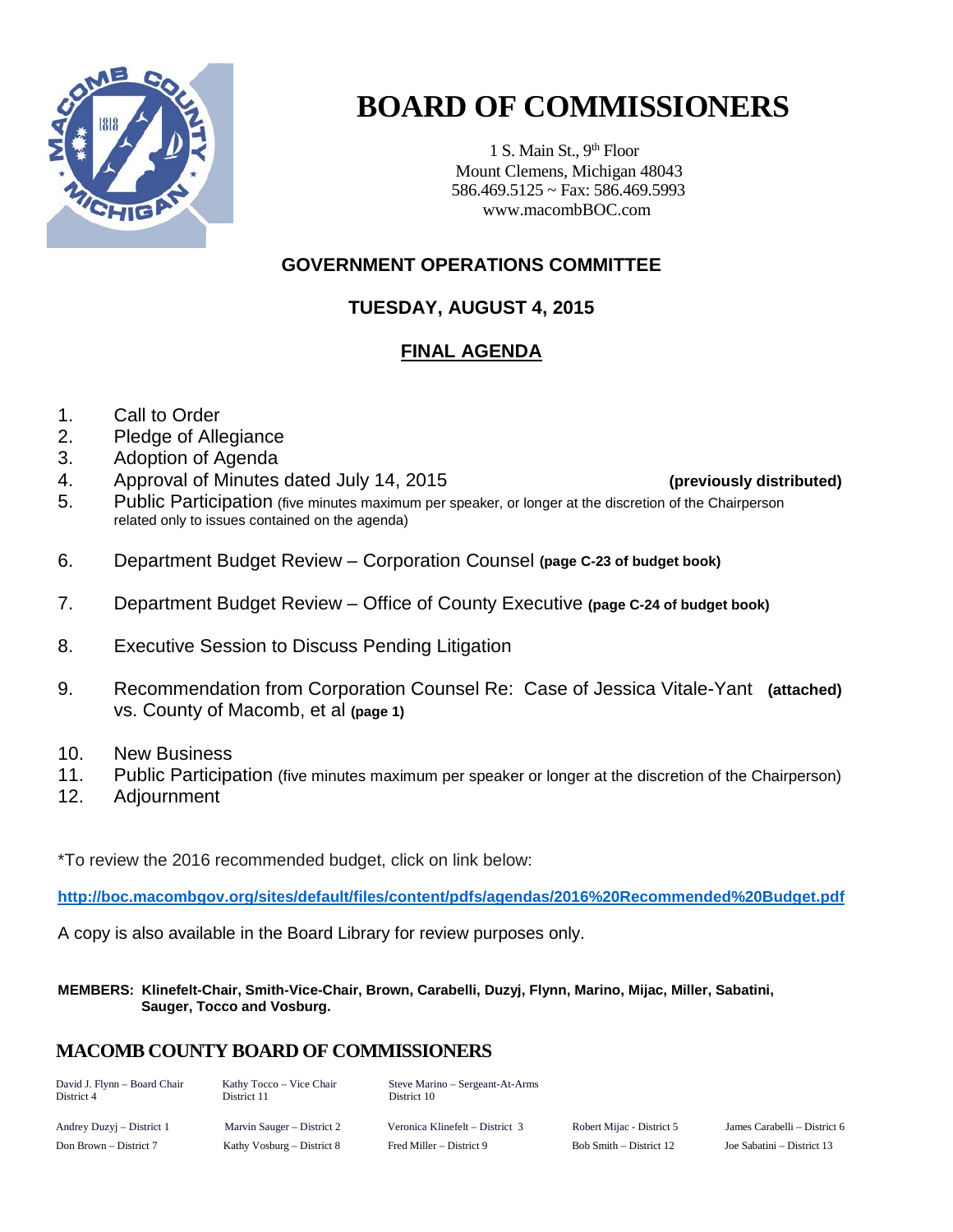RESOLUTION NO.

FULL BOARD MEETING DATE: \_\_\_\_\_\_\_\_\_\_\_\_

AGENDA ITEM:

# MACOMB COUNTY, MICHIGAN

# RESOLUTION TO: CONCUR IN THE RECOMMENDATION OF CORPORATION COUNSEL CONCERNING THE CASE OF JESSICA VITALE-YANT VS. COUNTY OF MACOMB, ET AL

# INTRODUCED BY: CHAIRPERSON VERONICA KLINEFELT, GOV OPS COMMITTEE

Counsel's recommendation regarding this pending litigation will be provided to each Commissioner under a separate attorney/client privileged communication.

COMMITTEE/MEETING DATE

FINANCE – 8/4/15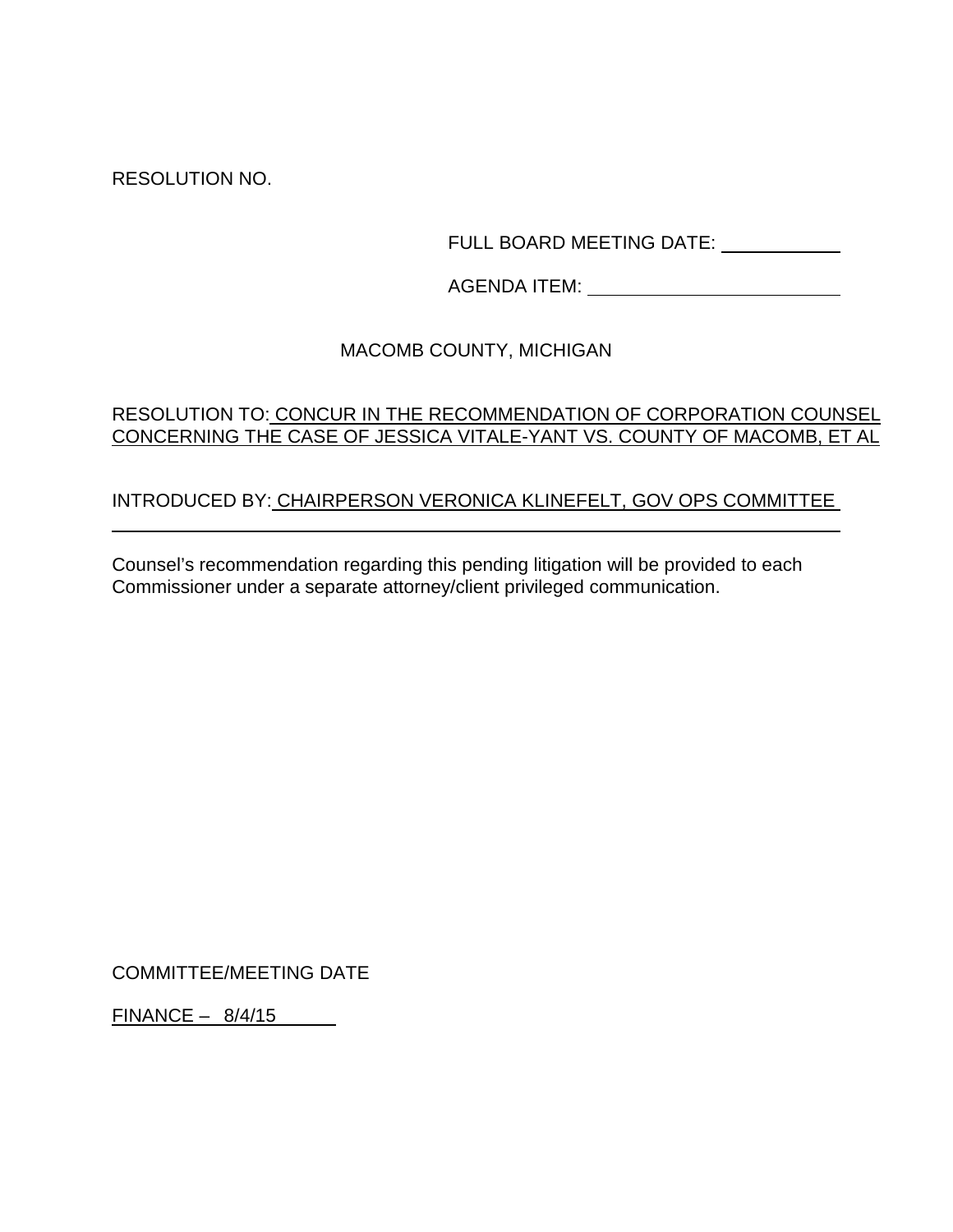(DISTRIBUTED 8-4-15/ADDED TO AGENDA)



Governmental Consultant Services, Inc.

120 N. Washington Square, Lansing, Michigan 48933

Phone: 517-484-6216

## M E M O R A N D U M

TO: Office of Macomb County Executive, Mark Hackel and Macomb County Board of **Commissioners** 

FROM: Gary E. Owen, Barb Farrah, and Kirk Profit

DATE: 8/4/2015

RE: State Government Update

#### **Legislative Session Schedule**

The 98<sup>th</sup> Michigan Legislature will return the week of September  $7<sup>th</sup>$  for regularly schedule session until the break in mid-November for deer hunting opening day.

#### **Transportation Infrastructure Funding**

As reported in GCSI's May visit to the County Board on Tuesday, May 5<sup>th</sup>, 80% of the 1.8 million Michiganders that went to the polls to cast their vote on the legislature's road funding proposal voted NO. Polling throughout the campaign showed that voters are in favor of fixing Michigan's roads, including doing so with a tax increase. However, voters cited confusion and a lack of trust for Lansing as the major reason for voting against Proposal 1.

In response to this massive failure on the ballot, the Governor, and legislative leaders in both chambers, have made clear that transportation infrastructure remain priority number one. The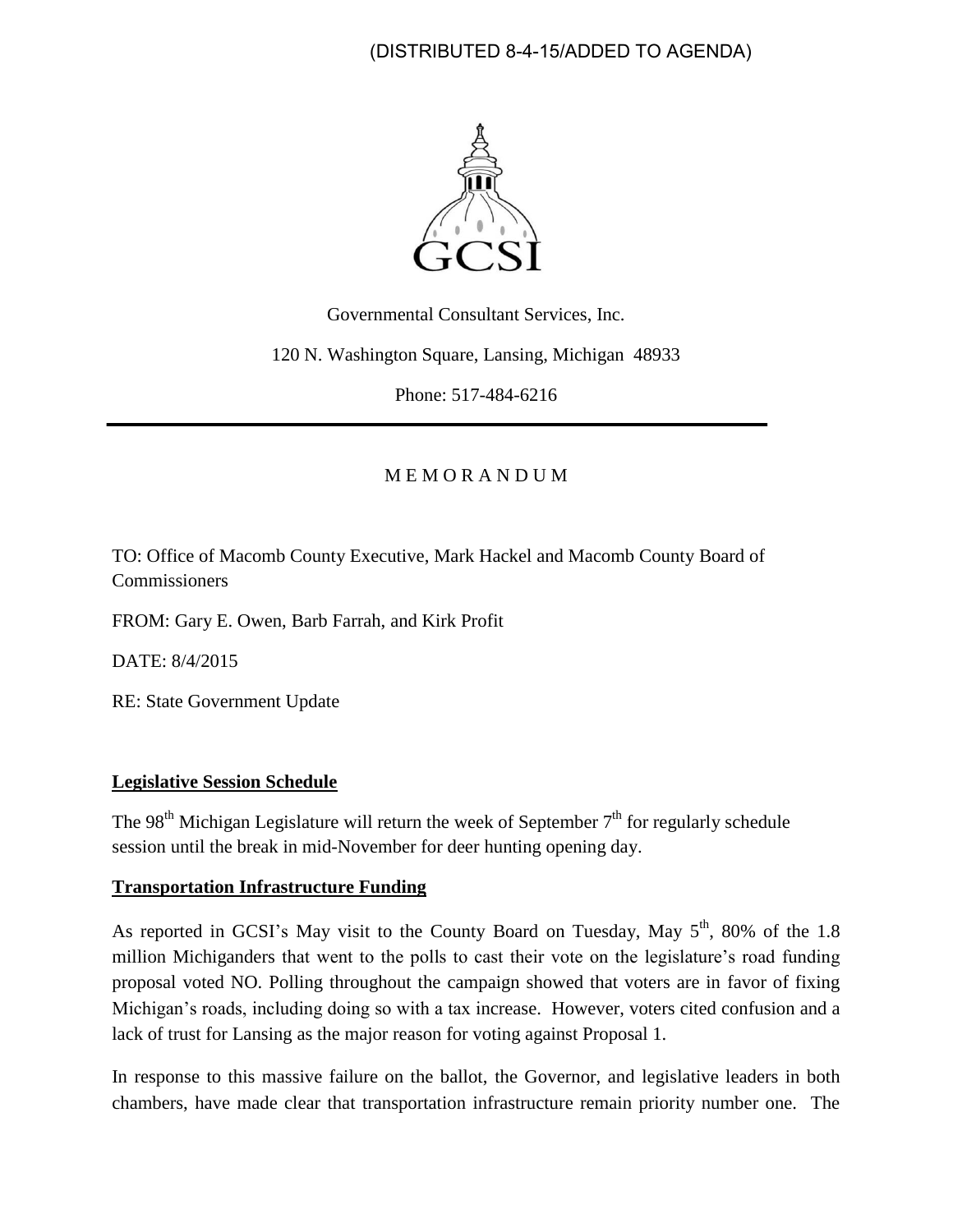House and Senate have since acted with solutions, albeit drastically different, and continue to negotiate the differences and details of a larger plan.

### As Passed by the House

House Republicans passed a package of bills that are heavily dependent on future growth in the state's economy, the elimination of the state's Earned Income Tax Credit and a substantial shift in existing restricted and general fund dollars. In all, the plan would garner around \$1.2 billion for the state's infrastructure.

- \$700 million in projected future revenue, phased in over the next four years. Assumptions include significant economic growth and that all future growth is ear marked for infrastructure
- Shift  $$75$  million from the  $21<sup>st</sup>$  Century Jobs Fund
- Shift \$60 million in revenues from the Michigan Strategic Fund via tribal gaming casinos, which now go into economic development
- Shift \$50 million in film subsidies to roads
- \$117 million from eliminating the Earned Income Tax Credit for the working poor.
- \$45 million in additional revenues from making the tax on diesel fuel equal to the tax on regular fuel, also known as: diesel parity; included in this \$45 million are user fees on electric or hybrid vehicles

## As passed by the Senate

The Michigan Senate passed a package of bills that will eventually raise \$1.475 billion in dedicated revenue for roads being derived from a number of sources. There are two major components of the Senate plan including \$700 million in existing general fund revenue and \$760 million in new revenue.

- Shift \$700 million in current general fund dollars (income tax revenue) to be earmarked for roads.
	- o This source of the \$700 million in redirected dollars has not been identified, but will rather be part of the annual appropriation process, beginning next year.
	- o The earmark would dedicate \$350 million in FY 2017 and \$700 million in FY 2018 to a newly created Section 10F of the Michigan Transportation Fund. This earmark would bypass the top half of the current PA 51 formula (Comprehensive Transportation Fund) and would be distributed to the State Trunk Line Fund (39.1%), County Road Associations (39.1%) and cities and villages (22.8%). The \$700 million earmark would be required annually until this provision sunsets on December 31, 2032.
- Increase gas tax by 15 cents over three years for \$822 million in eventual new revenue.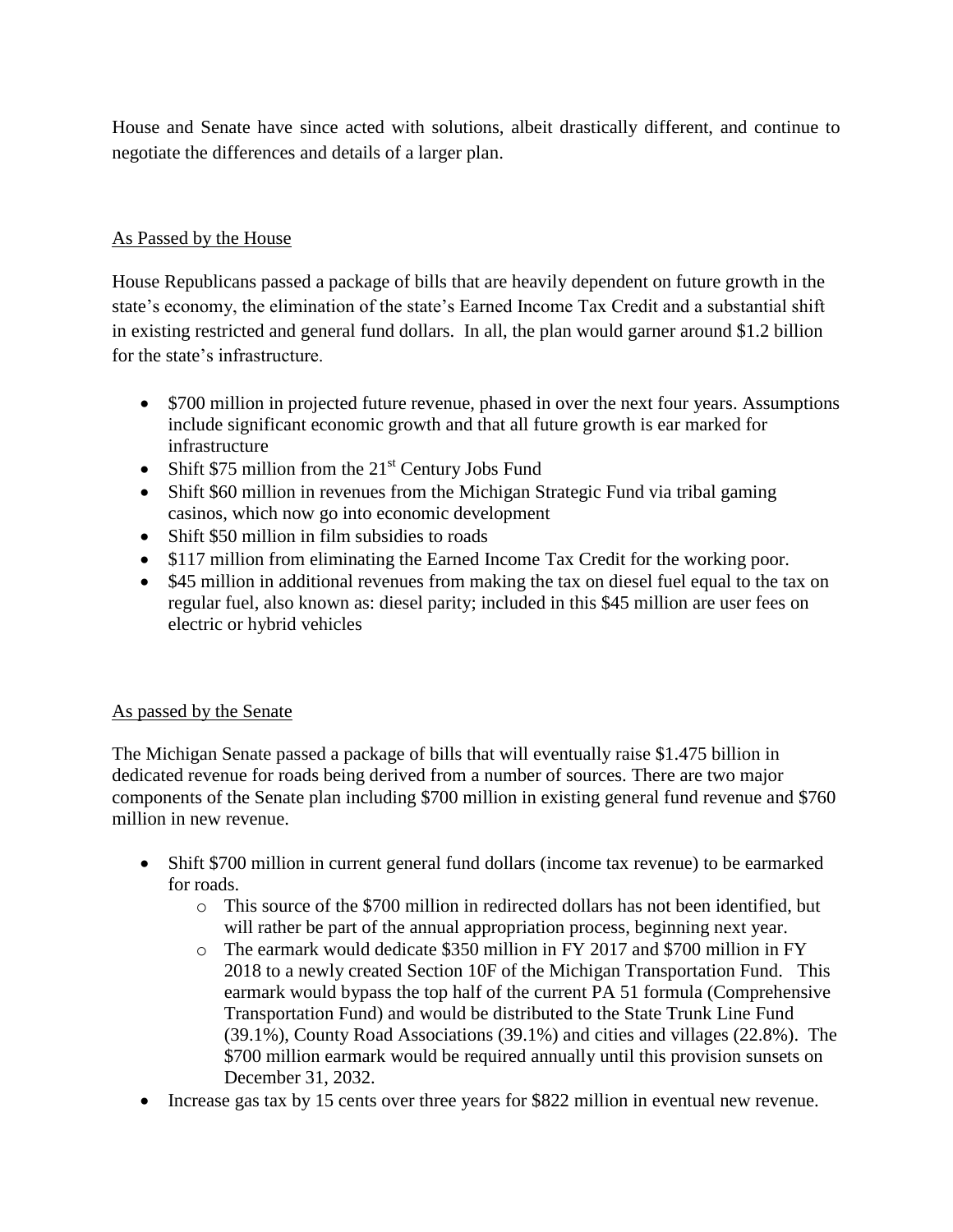o As passed by the Senate, it would increase the 19 cents a gallon excise tax to 23 cents on Oct. 1, 2015 and boost it again to 27 cents on Jan. 1, 2016, leveling off at 34 cents on Jan. 1, 2017. This would raise \$475 million more for the roads in Fiscal-Year 2016, \$733 million in FY 2017 and \$822.1 million in FY 2018.

## **Michigan Natural Resources Trust Fund**

The City of New Baltimore, together with Macomb County have submitted a MNRTF grant for Schmid Marina. This project has a possible award of \$3.8 Million- The City of New Baltimore has set aside 950,000 for the match.

GCSI will be working closely with DNR staff to facilitate any questions DNR grant coordinators may have are answered, and that the project gets the highest score possible.

- Proposed acquisition encapsulates 17.11 Acres with approximately 8.06 acres that are submerged land. The site fronts one of the most beautiful access points to Lake St. Clair. The amenities that the site offers is room for a municipal park, could accommodate a paddle rental boat launch, dry dock age, winter storage, fuel pumps, marina store boat hoist several additional boat ramps.
- The Schmid Marina establishes a good business case as revenue generated from a public marina could significantly expand and improve from current operations. The local New Baltimore business economy is expanding and a marina should remain high in the foreseeable future. The property is of particular interest to Macomb County as it rests on 32 Miles of Lake St. Clair coastline. Unfortunately, most of the coastline is private property and provides little public access.

## **Statewide Electronic Court Filing System**

Legislation that aims to create a state wide E-Filing system for Courts in the state of Michigan is in the final stages of being drafted. GCSI expects to have final drafts for distribution over the next few weeks for review. There will be several sponsors in both the House and the Senate. With the pending correspondence from Supreme Court Administrator's Office to counties currently engaged in E-File pilot projects, which includes Macomb, notifying participating Counties of the termination of all pilots by September  $31<sup>st</sup>$ , it is the goal of SCAO to move swiftly in early September. They hope to have a bill to the Governor's desk before the pilots across the state have ended. GCSI is working closely with all key legislators and SCAO to ensure that the Macomb County's interests are seriously considered.